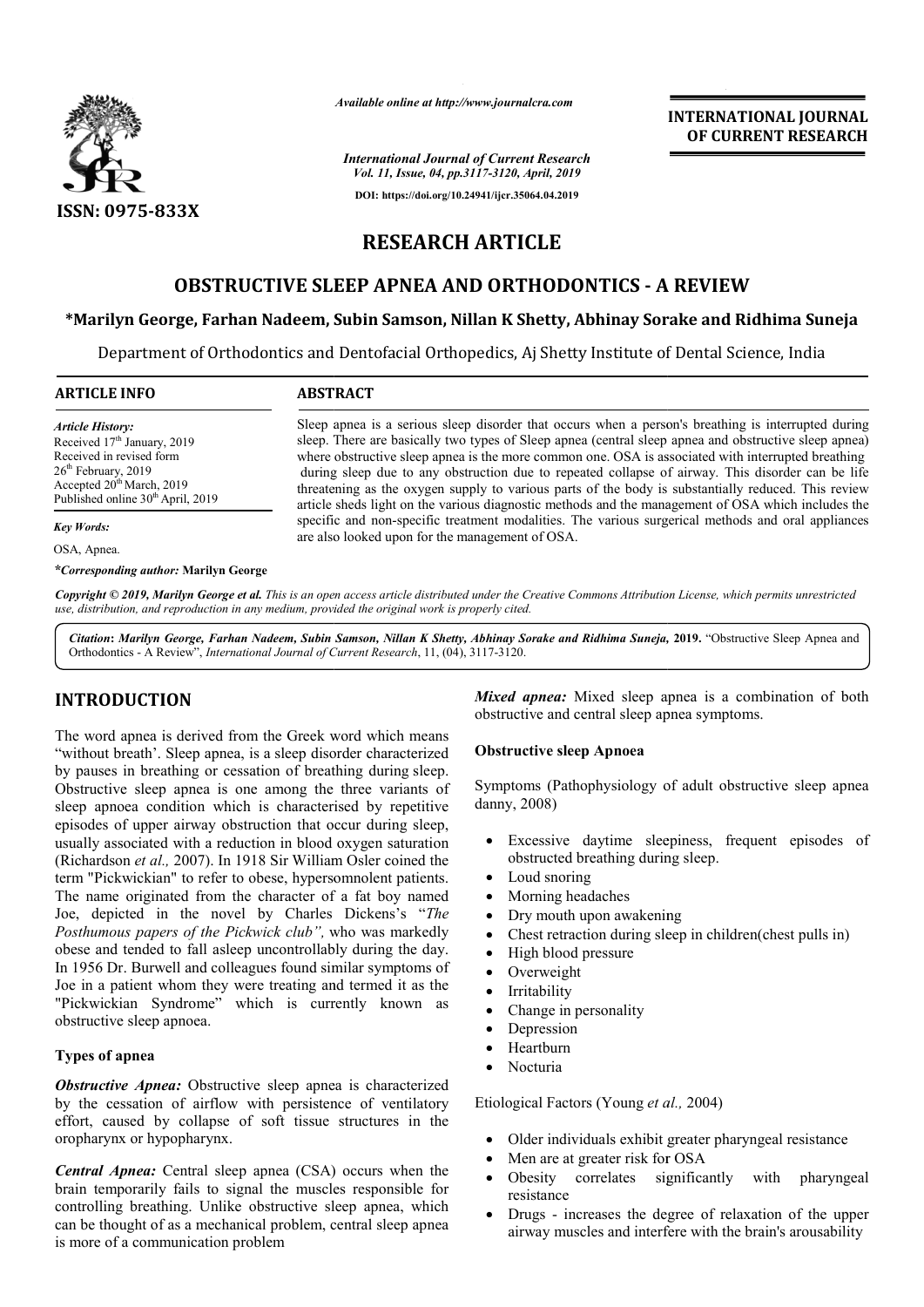- Alcohol
- Sedative drugs (eg. benzodiazepines valium, ativan)
- Sleeping pills
- Anaesthetics
- Narcotics (codeine, morphine)
- Smoking, which can cause swelling of the upper airway
- Genetic element
- Retropositioned maxilla and mandible
- Enlarged tonsils and adenoids, the main causes of OSA in children
- Nasal congestion
- Menopause –due to hormonal fluctuations
- Diabetes
- Supine position
- Hypothyroidism, acromegaly, amyloidosis, vocal cord paralysis, Marfan's syndrome, and Down syndrome

#### **Pathogenesis**

During inspiration the stability and patency of the upper airway are dependent upon the action of oropharyngeal dilator and abductor muscles, which are normally activated in a rhythmical fashion.. When the force produced by these muscles exceeds the negative airway pressure generated by inspiratory activity of the diaphragm and intercostal muscles, the upper airway collapses.

#### **Possible Sites of Obstruction (Mallampati** *et al.,* **1985)**

#### **Nose:**

- Deviated septum
- Enlarged turbinates
- Polyps

#### **Nasopharynx:**

• Enlarged adenoids

# **Pharynx:**

- Enlarged tonsils
- Enlarged uvula or soft palate
- Enlarged base of the tongue
- Tongue base falling into pharyngeal airway
- Submucosal fat or redundant mucosa

# **RDI Index**

The American Academy of Sleep Medicine (AASM) rates the average number of obstructive sleep apnea events per hour as Respiratory Distress Index (RDI) (Farney *et al.,* 2011).

| `able |  |  |  |
|-------|--|--|--|
|-------|--|--|--|

| <b>RDI</b> | Grade    |
|------------|----------|
| 0-5        | Normal   |
| $5-20$     | Mild     |
| $20 - 40$  | Moderate |
| >40        | severe   |

#### **Diagnosis**

*Physical examination:* It includes the examination of respiratory, cardiovascular and nervous system. Obesity is one of the most significant findings in patients with OSA hence assessment of the Body Mass Index (above 30 kg/m<sup>2</sup> is a risk factor for OSA) and the neck circumference (above 17 inches in men, or 16 inches in women is a risk factor for OSA) is of utmost importance.

*Oral examination:* The upper airway should be examined in all patients, particularly in nonobese adults who exhibit symptoms consistent with those of OSA. Malampati scores (Mallampati *et al.,* 1985) used in anesthesia for determining the difficulty of performing an intubation as the tongue obstructs the airway is used to evaluate OSA (Mallampati scores of 3 and 4 exhibit greater risk of sleep apnea). Intraorally the patient should also be examined for micrognathia, lateral peritonsillar narrowing, macroglossia, tonsillar hypertrophy, elongated or enlarged uvula, high arched or narrow palate, nasal septal deviation, and nasal polyps

#### **Investigations**

 Polysomnography -It is considered the gold standard of sleep apnea diagnosis (Farney *et al.,* 2011). A sleep technician administers the study. Sleep polysomnography features electrocardiography/EKG, brainwave electroencephalography/ EEG measurements, motor activity extremity measurements, diaphragmatic/chest movement, eye movement, pulse oximetry for oxygen desaturation measurement, and inhalational/ exhalational oro-nasal flow characteristics

#### Criteria include:

- $\geq$  Cessation of air flow for 10 seconds even with maintenance of respiratory effort.
- $\triangleright$  Five or more episodes of apnea per hour.
- $\geq$  Decrease in oxygen saturation of at least 4% during episodes.
	- Radiographs Radiographic studies that have been found to be useful include lateral neck films that can demonstrate adenotonsillar hypertrophy and some other airway lesions. The significant advantages of cephalometry are its easy access, low cost, and minimal radiation. The exposure should be taken at the end of the expiration
- ➢ *Cephalometric characteristics of osa(alan lowe)*
	- Mandibular retrognathia
	- Retruded maxilla
	- Posterior vertical maxillary deficiency
	- Retropositioned tongue
	- High mandibular plane angulation
	- Short chin-neck line
	- Poor definition of gonial angles
	- Class II dental occlusion (but sometimes Class I)
	- Longer soft palate
- **Visualisation of upperairway:** Rigid bronchoscopy and laryngoscopy under general anesthesia may be necessary in children where the site of obstruction cannot be determined by physical examination or radiographic studies.
- **EMG activity:** Genioglossus (Wheatley *et al.,* 1993) Patients suffering from OSA usually have an increased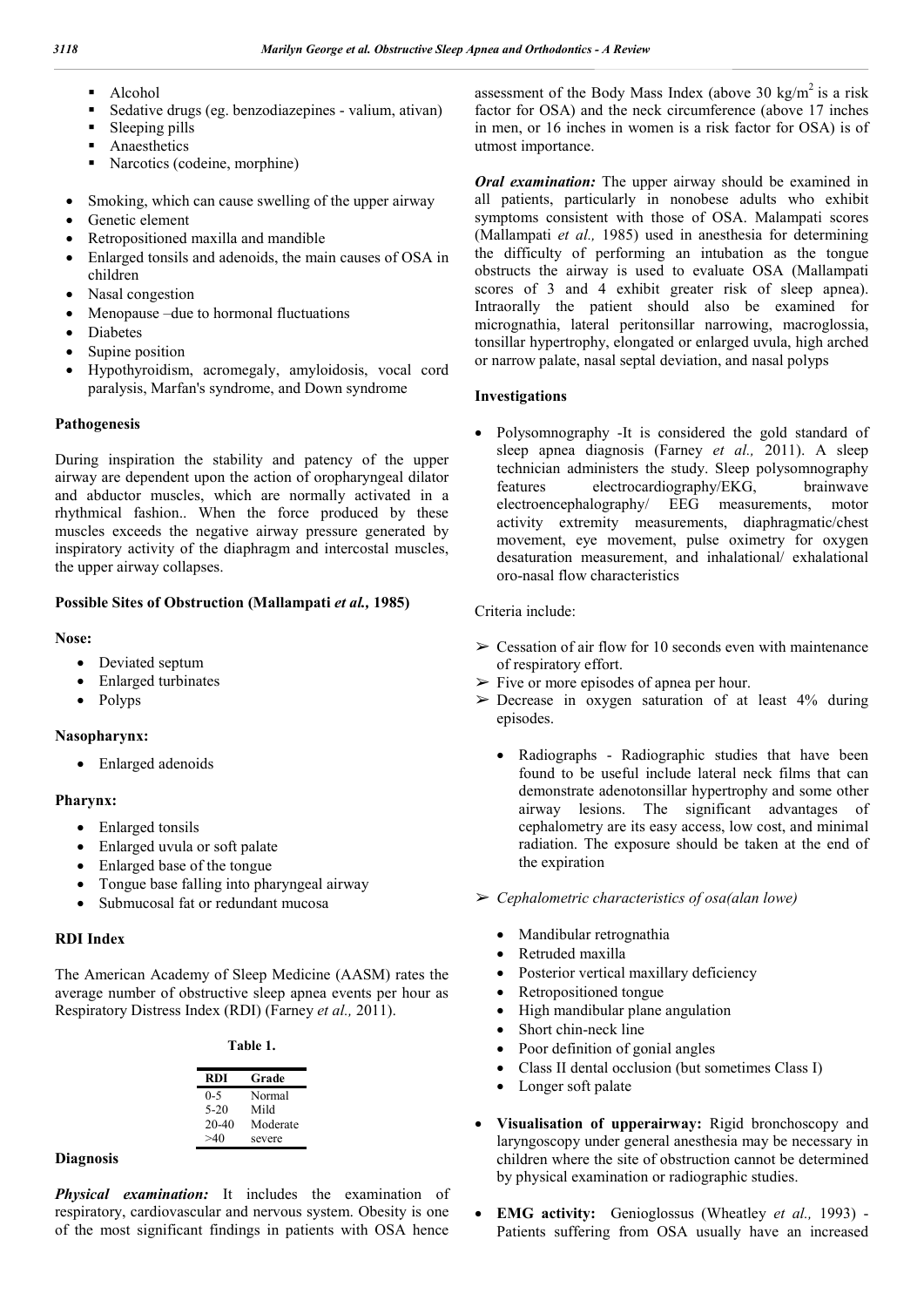tongue size with an altered shape. These patients when move to a supine position from an upright posture cause the tongue to fall backwards and result in the blockade of the airway. When the patient is asleep, the movement of the tongue is reduced and this reduction of the tone leads to the thickening of the muscle and might also cause backward positioning of the tongue. Pharyngeal wall (Kuna *et al.,*  1997) - A study done by Kuna et al evaluated the pharyngeal constrictor muscles of normal adults during their wakefulness and sleep. The electromyographic activity of these muscles were checked upon and was concluded that there was a decreased electromyographic activity of these muscles which indicates a decreased tone of the same

- Oximetry-Overnight oximtery helps in assessing abnormal drops in oxygen level which occur recurrently in sleep apnoea. OSA is often associated with periodic pauses in breathing and drops in the oxygen level of the blood. Overnight oximtery is an easy and inexpensive method of screening test which helps in assessing abnormal drops in oxygen level
- Multiple sleep latency test The Multiple Sleep Latency Test (MSLT) is an examination to test how quickly a person falls asleep during the daytime. It consists of 4-5 naps of 20 minutes duration, at every 2 hours interval during the day. On an average. An adult requires a mean sleep latency period of 10minutes or more. Individuals who exhibit excessive day time sleepiness show a mean latency period of less than 5 minutes

# **Treatment options**

The treatment options for OSA could be broadly classified into Non specific and specific therapy. Before considering the therapy for the patient a thorough diagnosis is required to find the causative agent. There are various factors to be assessed before selecting the treatment modalities for a specific individual. These include:

- The severity of the disease
- The obstruction site
- Subjective symptoms
- Patient preference
- Nonspecific therapy: As the name suggests nonspecific, these treatment methods should be advised for all the patients suffering from OSA no matter what the severity but it is most notably used for patients whose chief concern is the snoring with a mild apnea.
- Specific therapy: Specific therapy on the other hand is tailored to the individual patients need based on medical history, physical examination, and the results obtained from polysomnography.
- *Oxygen administration* Not commonly used alone but when used in combination with nasal continuous positive airway pressure it corrects this problem. It's usually used in central apnea which is caused by heart failure rather than in patients with obstructive sleep apnea.
- *Positive pressure therapy* This is one of the most effective treatment therapy for OSA. It includes:
- o Continuous positive airway pressure (CPAP)
- o Autotitration
- o Bi-level positive airway pressure

**Continuous positive airway pressure (CPAP):** CPAP is usually administered by a facial mask which is held in position around the patients head (Becker *et al.,* 2019). This technique uses the positive pressure which is passed by a small air compressor into the mask through the tubes into the upper airway. This maintains the patency of the airway throughout the sleep. The amount of pressure varies in every individual and a polysomnogram must be used to assess the patient.

**Autotitration:** These are devices which are designed such that they provide the minimally required pressure at a certain period and also change the pressure as the patients requirements change.

**Bi-level positive airway pressure:** This is similar to CPAP but has an advantage over it as it is designed such that it automatically detects the patients breathing pattern and modify the pressure on inhalation and exhalation.

- *Pharmacological agents*: Various pharmacological agents may also be used but are said to be not very useful for the treatment of sleep apnea. These include:
	- Thyroid hormone supplementation
	- Progestational agents like estrogen
	- Acetazolamide
	- Tricyclic antidepressants
	- Modafinil

*Surgery*- Even with all the pain and the cost of treatment sometimes surgery might be the only option. They usually have a relatively poor long term success rate. Some of the surgeries which may be carried out to treat OSA include:

- Nasal, septal and adenoid surgery
- Tonsillectomy
- Genioglossus tongue advancement
- Uvulopalatopharyngoplasty
- Laser-assisted uvulopalatoplasty
- Maxillomandibular advancement
- Radio frequency (RF) procedure or somnoplasty
- Hyoid suspension
- Tracheostomy

# **Oral appliances**

Oral appliances may improve upper airway patency during sleep by enlarging the upper airway and/or by decreasing upper airway collapsibility (e.g., improving upper airway muscle tone) (Ferguson *et al.,* 2016). The appliance may include tongue repositioning devices, such as the tongue retaining device, a mandibular advancement device which works by advancing and restricting the lower jaw and the tongue in a forward position during sleep and devices which are designed to elevate the soft palate or reposition the uvula.

# Tongue Retaining Devices

The Tongue Retaining Device was first developed in 1979. It is made of soft polyvinyl. This bubble shaped appliance has